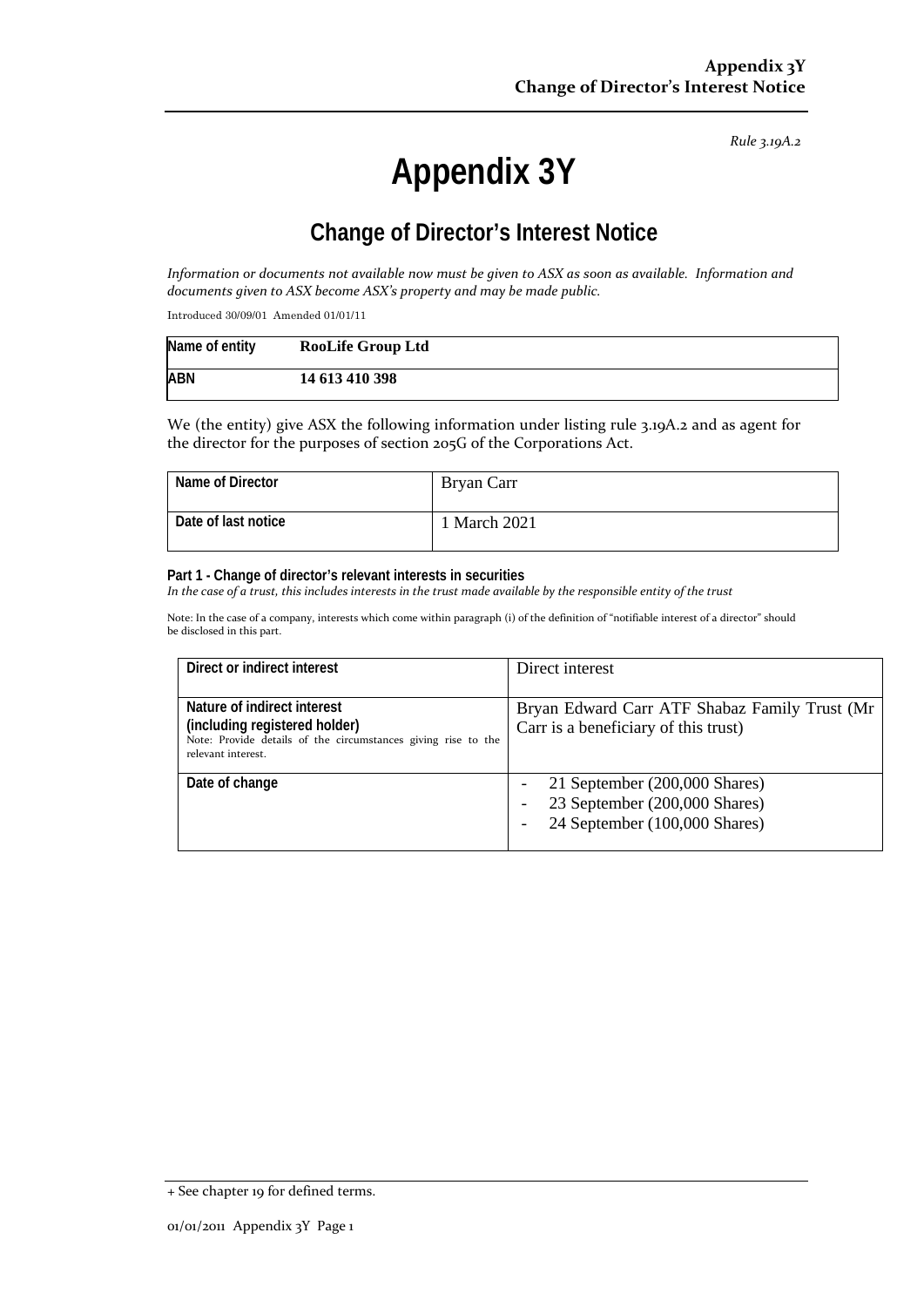| No. of securities held prior to change                                                                | 12,250,000 Fully Paid Ordinary Shares.                                                                                                                                                                                                                                                    |
|-------------------------------------------------------------------------------------------------------|-------------------------------------------------------------------------------------------------------------------------------------------------------------------------------------------------------------------------------------------------------------------------------------------|
|                                                                                                       | 1,642,857 listed Options exercisable at \$0.05 on or before<br>31 October 2021                                                                                                                                                                                                            |
|                                                                                                       | 12,000,000 Executive Officer Options expiring 5 February<br>2024 with an exercise price of \$0.055 subject to<br>the following vesting conditions:                                                                                                                                        |
|                                                                                                       | 3,600,000: Vesting Condition will be taken to have<br>been met if, for any consecutive trading day period<br>between the date of the grant of the Executive<br>Officer Options and 5 February 2021, the VWAP of<br>the Company's Shares is equal to or greater than<br>\$0.055 per share. |
|                                                                                                       | 3,600,000: Vesting Condition will be taken to have<br>been met if, for any consecutive trading day period<br>between the date of the grant of the Executive<br>Officer Options and 5 February 2022, the VWAP of<br>the Company's Shares is equal to or greater than<br>\$0.08 per share.  |
|                                                                                                       | 4,800,000: Vesting Condition will be taken to have<br>been met if, for any consecutive trading day period<br>between the date of the grant of the Executive<br>Officer Options and 5 February 2023, the VWAP of<br>the Company's Shares is equal to or greater than<br>\$0.12 per share.  |
|                                                                                                       | All Executive Officer Options also have a time-based<br>vesting condition of 5 February 2023.                                                                                                                                                                                             |
| Class                                                                                                 | <b>Fully Paid Ordinary Shares</b>                                                                                                                                                                                                                                                         |
| Number acquired                                                                                       | 500,000 Fully Paid Ordinary Shares                                                                                                                                                                                                                                                        |
| Number disposed                                                                                       | Nil                                                                                                                                                                                                                                                                                       |
| Value/Consideration<br>Note: If consideration is non-cash, provide details and estimated<br>valuation | 410,000 Shares at \$0.021 Per Share<br>90,000 Shares at \$0.023 Per Shares                                                                                                                                                                                                                |

<sup>+</sup> See chapter 19 for defined terms.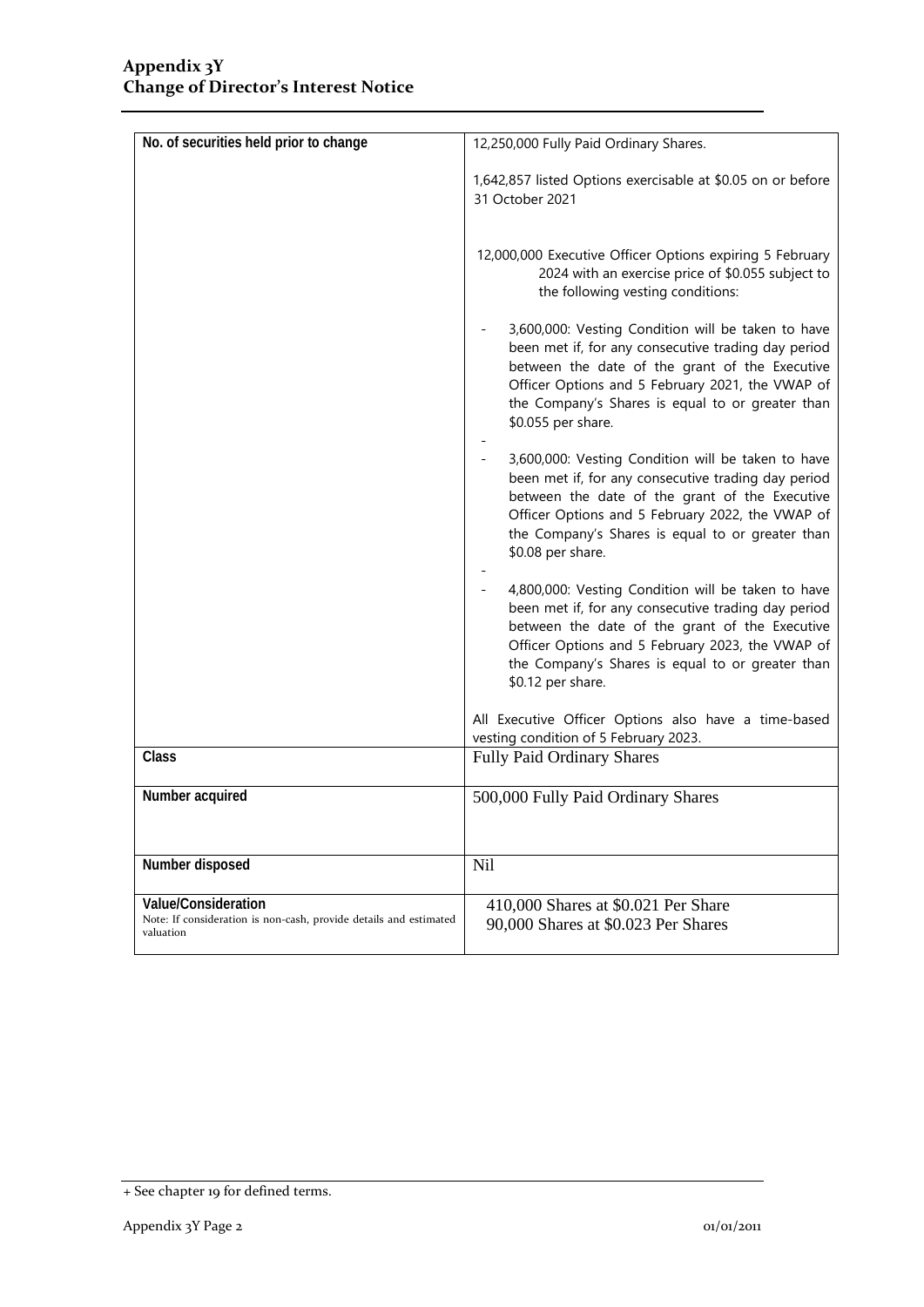| No. of securities held after change                                                                                                                                        | 12,750,000 Fully Paid Ordinary Shares.                                                                                                                                                                                                                                                    |
|----------------------------------------------------------------------------------------------------------------------------------------------------------------------------|-------------------------------------------------------------------------------------------------------------------------------------------------------------------------------------------------------------------------------------------------------------------------------------------|
|                                                                                                                                                                            | 1,642,857 listed Options exercisable at \$0.05 on or before<br>31 October 2021                                                                                                                                                                                                            |
|                                                                                                                                                                            | 12,000,000 Executive Officer Options expiring 5 February<br>2024 with an exercise price of \$0.055 subject to<br>the following vesting conditions:                                                                                                                                        |
|                                                                                                                                                                            | 3,600,000: Vesting Condition will be taken to have<br>been met if, for any consecutive trading day period<br>between the date of the grant of the Executive<br>Officer Options and 5 February 2021, the VWAP of<br>the Company's Shares is equal to or greater than<br>\$0.055 per share. |
|                                                                                                                                                                            | 3,600,000: Vesting Condition will be taken to have<br>been met if, for any consecutive trading day period<br>between the date of the grant of the Executive<br>Officer Options and 5 February 2022, the VWAP of<br>the Company's Shares is equal to or greater than<br>\$0.08 per share.  |
|                                                                                                                                                                            | 4,800,000: Vesting Condition will be taken to have<br>been met if, for any consecutive trading day period<br>between the date of the grant of the Executive<br>Officer Options and 5 February 2023, the VWAP of<br>the Company's Shares is equal to or greater than<br>\$0.12 per share.  |
|                                                                                                                                                                            | All Executive Officer Options also have a time-based<br>vesting condition of 5 February 2023.                                                                                                                                                                                             |
| Nature of change<br>Example: on-market trade, off-market trade, exercise of options,<br>issue of securities under dividend reinvestment plan, participation<br>in buy-back | <b>On-Market Trade</b>                                                                                                                                                                                                                                                                    |
|                                                                                                                                                                            |                                                                                                                                                                                                                                                                                           |

### **Part 2 – Change of director's interests in contracts**

Note: In the case of a company, interests which come within paragraph (ii) of the definition of "notifiable interest of a director" should be disclosed in this part.

| Detail of contract                                  | N/A |
|-----------------------------------------------------|-----|
| Nature of interest                                  | N/A |
| Name of registered holder<br>(if issued securities) | N/A |

<sup>+</sup> See chapter 19 for defined terms.